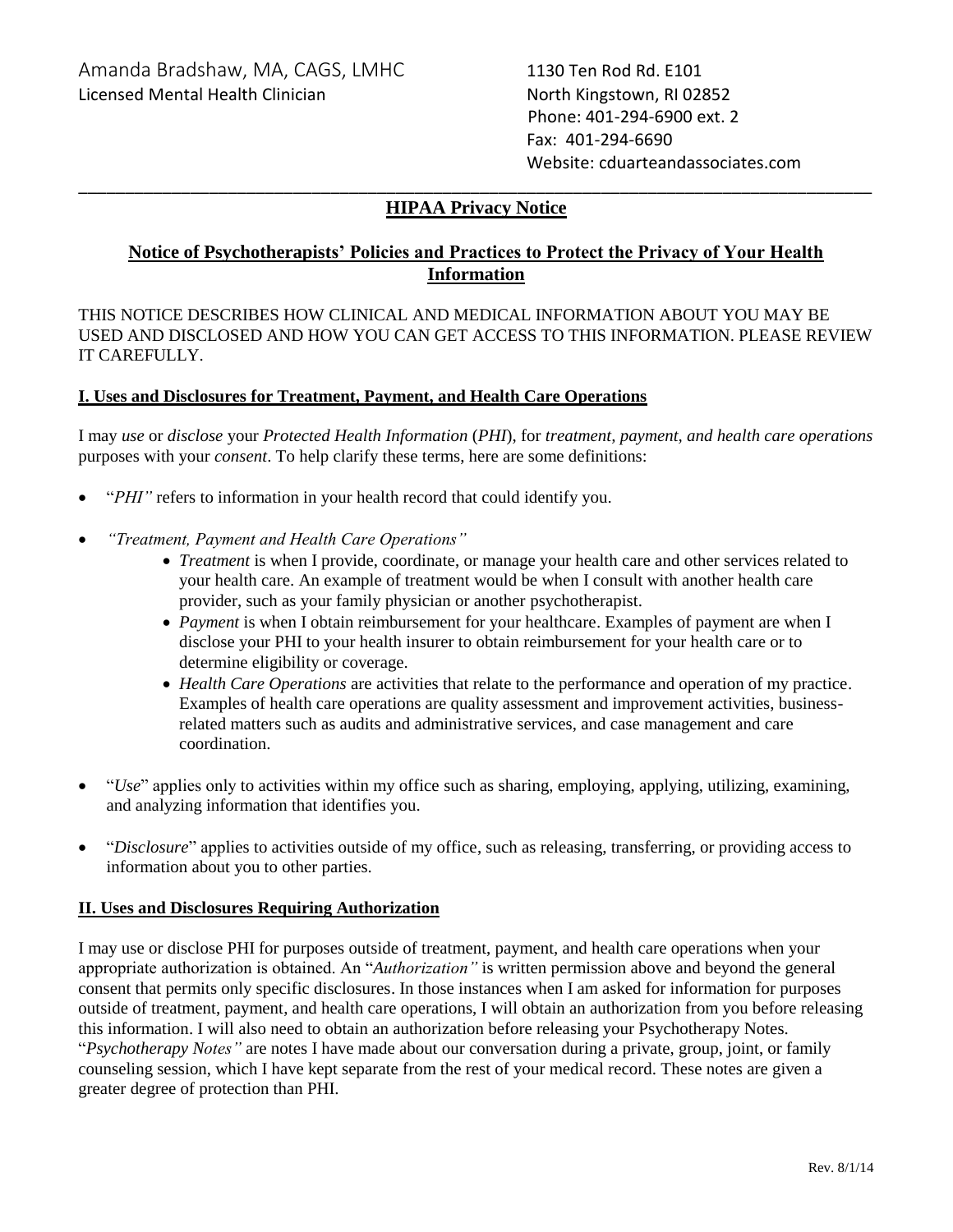You may revoke all such authorizations (of PHI or Psychotherapy Notes) at any time, provided each revocation is in writing. You may not revoke an authorization to the extent that (1) I have relied on that authorization; or (2) if the authorization was obtained as a condition of obtaining insurance coverage, and the law provides the insurer the right to contest the claim under the policy.

#### **III. Uses and Disclosures with Neither Consent nor Authorization**

I may use or disclose PHI without your consent or authorization in the following circumstances:

• **Child Abuse:** If I have reasonable cause to know or suspect that any child has been abused or neglected, as defined below, or is a victim of sexual abuse by another child, I must, within 24 hours, transfer that information to the Rhode Island Department of Child, Youth and Families, or its agent.

Child abuse and/or neglect is defined as a child whose physical or mental health or welfare is harmed, or threatened with harm when his or her parent or other person responsible for his or her welfare:

- Inflicts, or allows to be inflicted physical or mental injury;
- Creates or allows to be created a substantial risk of physical or mental injury;
- Commits or allows to be committed an act of sexual abuse, sexual assault against, or exploitation of the child;
- Fails to supply the child with adequate food, clothing, shelter, or medical care;
- Fails to provide the child with a minimum degree of care or proper supervision or guardianship because of his/her unwillingness or inability to do so; and abandons or deserts the child.
- **Health Oversight:** If a complaint is filed against me with the Rhode Island Board of Psychology, the Administrator of Professional Regulation (of the Division of Health) has the authority to subpoena confidential mental health information from me relevant to that complaint.
- **Judicial or administrative proceedings:** If you are involved in a court proceeding and a request is made for information about the professional services that I provided to you and the records thereof, such information is privileged under state law, and I will not release this information without: 1) written authorization by you or your legal representative; or 2) a subpoena of which you have received official notification and you have failed to inform me that you are opposing the subpoena; or 3) a court order. The privilege does not apply when you are being evaluated for a third party or where the evaluation is court ordered. You will be informed in advance if this is the case.
- **Serious Threat to Health or Safety:** I may release your confidential health care information to appropriate law enforcement personnel, or to a person, if I believe that person or their family to be in danger from you.
- **Workers' Compensation**: If you file a worker's compensation claim, I must release your relevant mental health care information for the proceedings.

There may be additional disclosures of PHI that I am required or permitted by law to make without your consent or authorization; however, the disclosures listed above are the most common. **IV. Patient's Rights and Psychotherapist's Duties**

#### **Patient's Rights:**